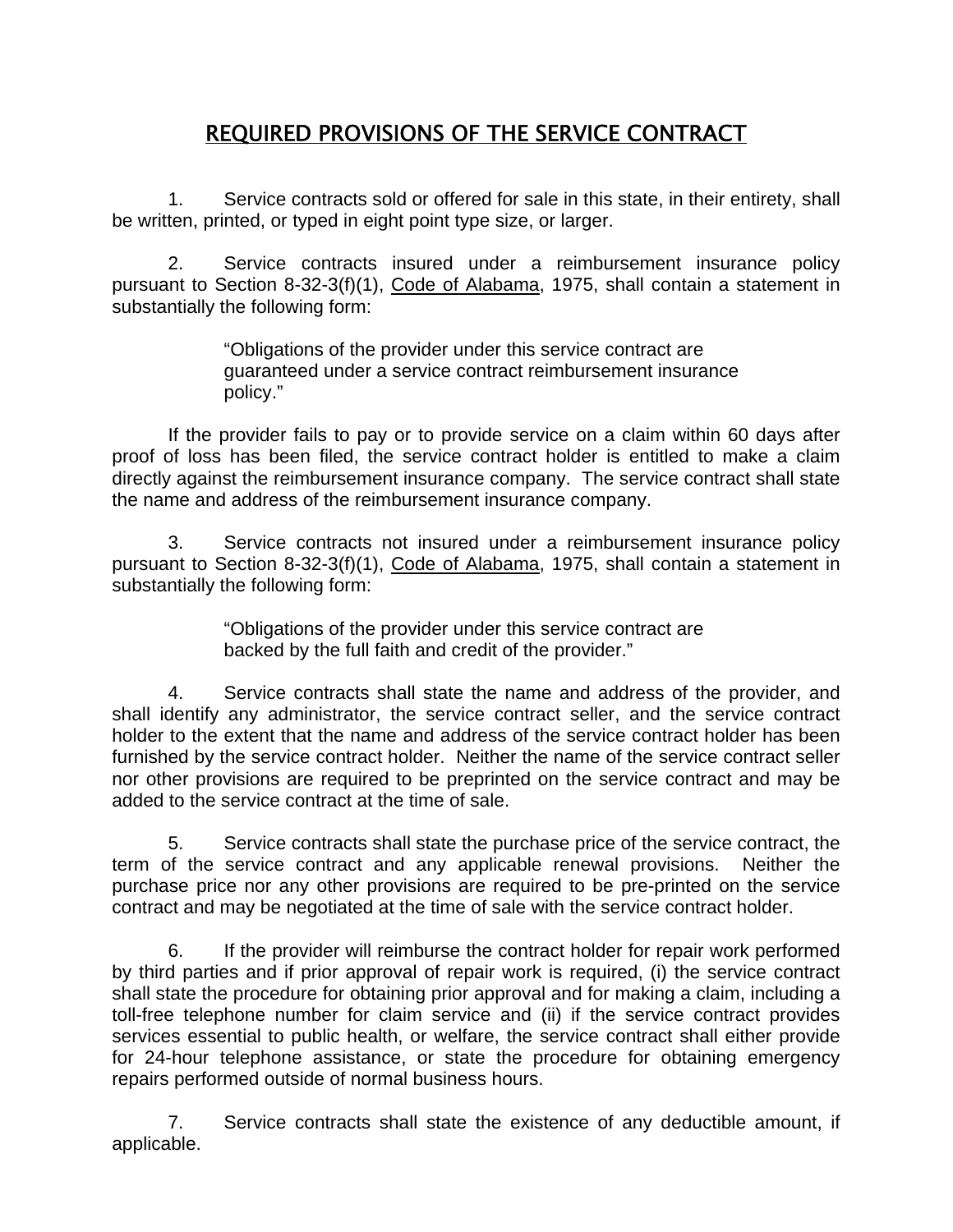8. Service contracts shall describe the property upon which the services are to be provided, the services to be provided and any limitations, exceptions, or exclusions to the services to be provided.

9. Service contracts shall state whether the use of non-original manufacturer's parts is allowed.

10. Service contracts shall state any restrictions governing the transferability of the service contract.

11. Service contracts shall state the terms, restrictions, or conditions governing cancellation of the service contract prior to the termination or expiration date of the service contract by either the provider or by the service contract holder. The provider of the service contract shall mail a written notice to the service contract holder at the last known address of the service contract holder contained in the records of the provider at least five days prior to cancellation by the provider. Prior notice is not required if the reason for cancellation is nonpayment of the provider fee or a material misrepresentation by the service contract holder to the provider relating to the covered property or its use. The notice shall state the effective date of the cancellation and the reason for the cancellation.

12. Service contracts shall set forth the obligations and duties of the service contract holder relating to the property covered by the service contract.

13. Service contracts shall state whether or not the service contract provides for or excludes consequential damages or preexisting conditions, to the extent applicable.

14. Service contracts may contain other provisions as determined by the provider.

### THE MANDATORY FREE LOOK PROVISION

Service contracts shall require the provider to permit the service contract holder to return the service contract within no less than 20 days of the date the service contract was mailed to the service contract holder or within no less than 10 days of delivery if the service contract is delivered to the service contract holder at the time of sale. Upon return of the service contract to the provider within the applicable time period, if no claim has been made under the service contract prior to its return to the provider, the service contract is void and the provider shall refund to the service contract holder the full purchase price of the service contract including any premium paid for any applicable reimbursement insurance policy. Any refund due a service contract holder may be credited to any outstanding balance of the account of the service contract holder, and the excess, if any, shall be refunded to the service contract holder. The right to void the service contract provided in Section 8-32-3(g), Code of Alabama, 1975, is not transferable and shall apply only to the original service contract purchaser, and only if no claim has been made prior to its return to the provider. A 10 percent penalty per